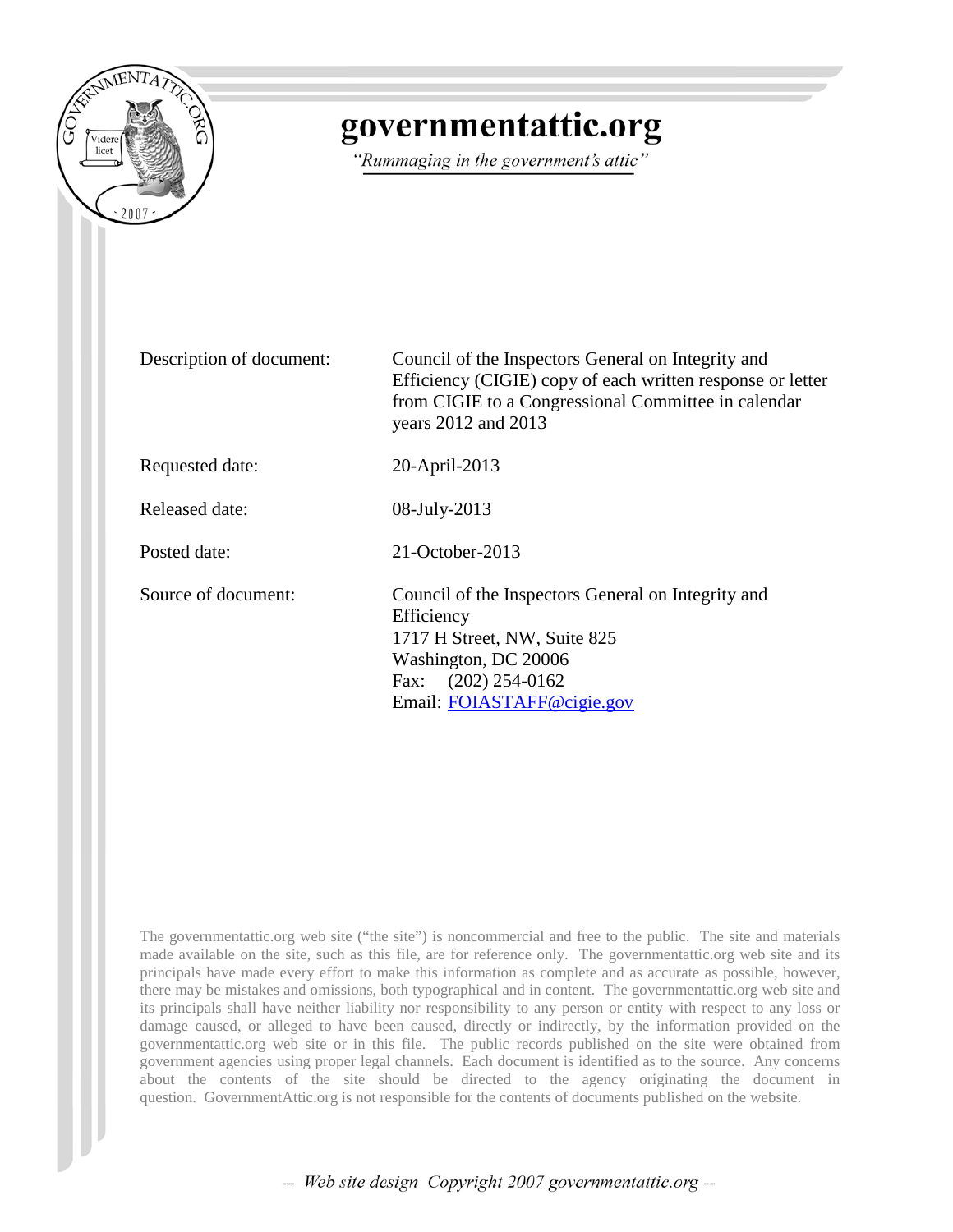

JUL -8 2013

Subject: Log No. 6330-2013-27

This letter responds to your Freedom of Information Act (FOIA) request, dated April 20, 2013, to the Council of the Inspectors General on Integrity and Efficiency (CIGIE). You requested a copy of each written response or letter from CIGIE to a Congressional Committee in calendar years 2012 and 2013 to date. Specifically, you requested "one-time type responses" to Committee inquiries. Further, you stated that you did not want to receive constituent responses to a congressional office or regular, periodic reports to Congress.

We have enclosed two pages of responsive documents.

Further, we have referred this request to the Integrity Committee for direct response to you. Pursuant to the Inspector General Act of 1978, as amended, section 11.(d)(2)(A), the CIGIE Integrity Committee maintains its own records separately from other CIGIE entities. The CIGIE Integrity Committee is chaired by an Assistant Director of the Federal Bureau of Investigation (FBI), and the Integrity Committee has a long-standing practice of processing FOIA requests in accordance with the FBI's FOIA procedures.

Contact information for the CIGIE Integrity Committee is as follows:

Mr. Joseph S. Campbell Chairperson CIGIE Integrity Committee 935 Pennsylvania Ave., N.W. Washington, D.C. 20535-0001 (202) 324-3768

You should hear directly from the CIGIE Integrity Committee in due course.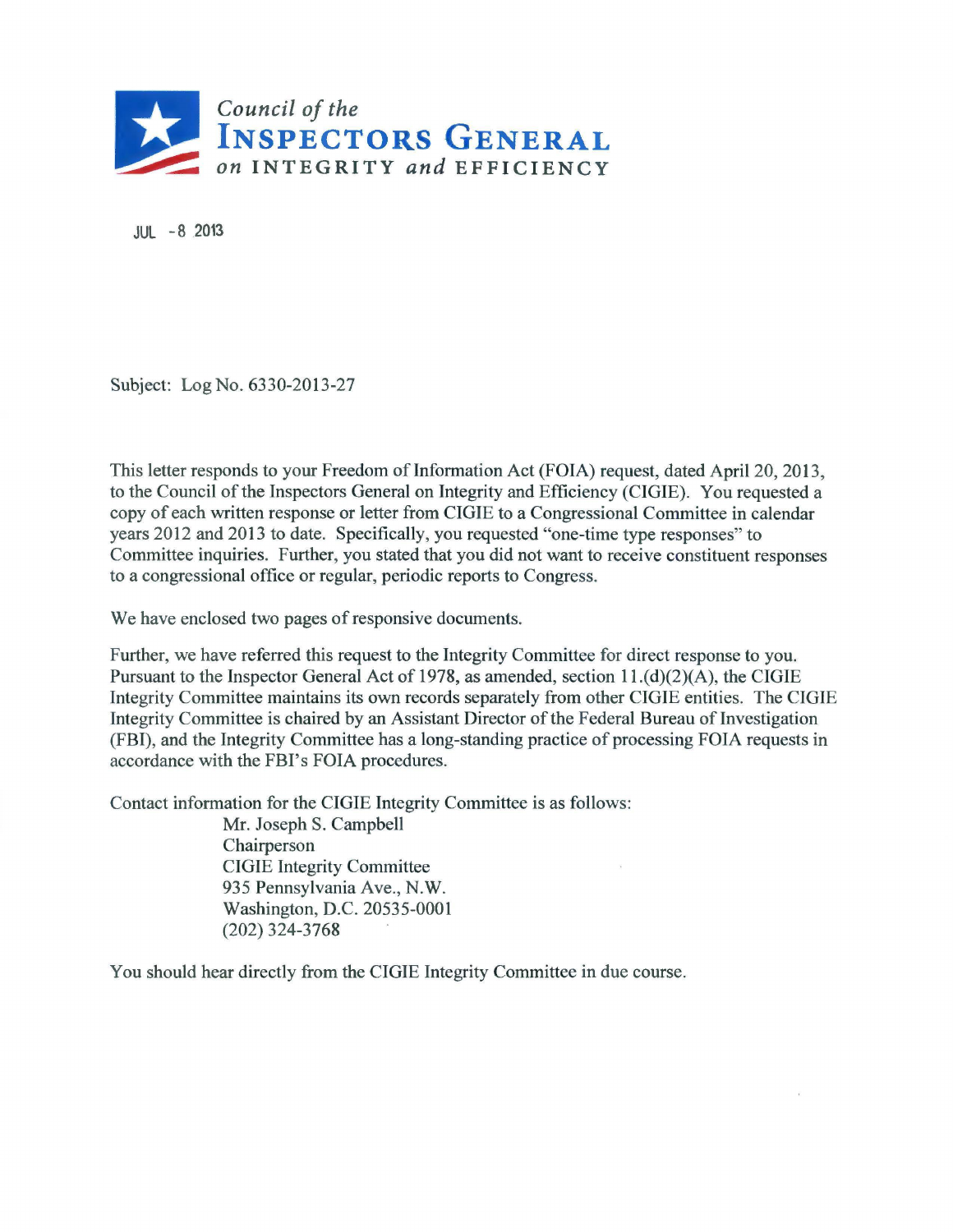Page 2

You have the right to appeal CIGIE's response by writing to the Council of the Inspectors General on Integrity and Efficiency, 1717 H Street NW., Suite 825, Washington, D.C. 20006-3900. Your appeal must be received within 45 days of the date of this letter. The outside of the envelope should be clearly marked "FOIA APPEAL."

Sincerely,

Ma k D. Jones Executive Director

Enclosure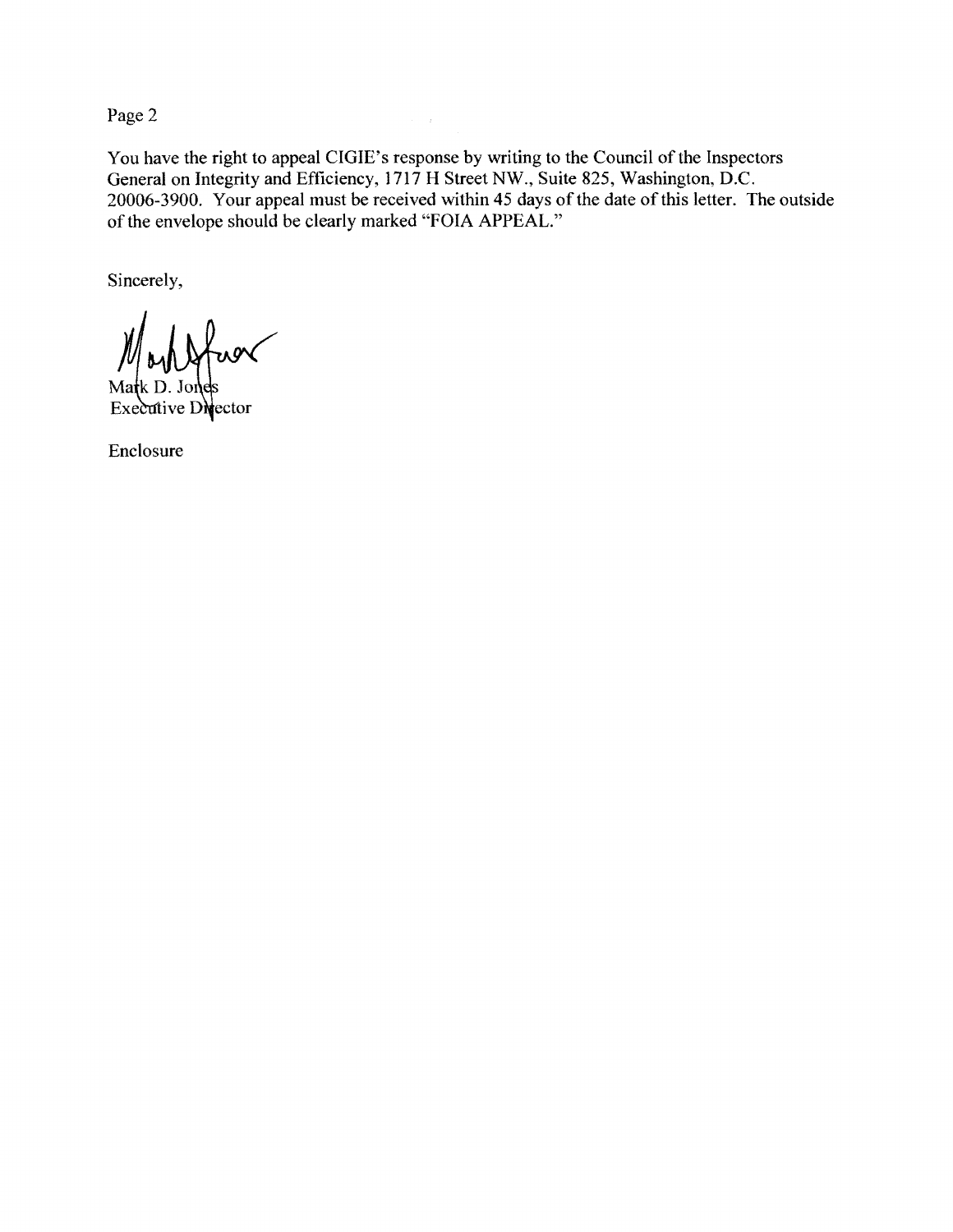## *Council of the*  **INSPECTORS GENERAL COMPUTE** *on INTEGRITY and EFFICIENCY*

August 31. 2012

The Honorable Darrell E. Issa Chairman, Committee on Oversight and Government Refonn U.S. House of Representatives 2157 Rayburn House Office Building Washington, D.C. 20515

Dear Chairman Issa:

The Council of the Inspectors General on Integrity and Efficiency (CIGIE) appreciates the important dialogue our Legislation Committee has had with your staff in recent months regarding the congressional reporting duties and responsibilities of Inspectors General (JG). The dialogue provided us an opportunity to discuss statutory reporting obligations and share IG perspectives on routine and exceptional congressional reporting.

Earlier this month. JGs across Government received your letter seeking information relative to the issuance of seven-day letters and reporting of serious or flagrant problems since January 1, 2009. The letter also asks for information about how individual IGs view the reponing requirements set forth in Section 4(a){5) of the Inspector General Act of 1978, as amended. We understand that individual IGs are responding directly to the Committee on Oversight and Government Reform (Committee) on these questions.

CIGIE is keenly aware that its members have a very important dual reporting responsibility to Congress and their respective agency heads. This relationship with Congress helps protect JG independence and objectivity. lGs also understand that our work is often the basis, or an important component, of congressional oversight of agency programs and activities.

To that end. CIGIE is working to document effective practices that 10s can and are using to keep the Congress fully and currently informed. This infonnation will be made available to CIGIE members to assist them in carrying out their reporting duties and responsibilities.